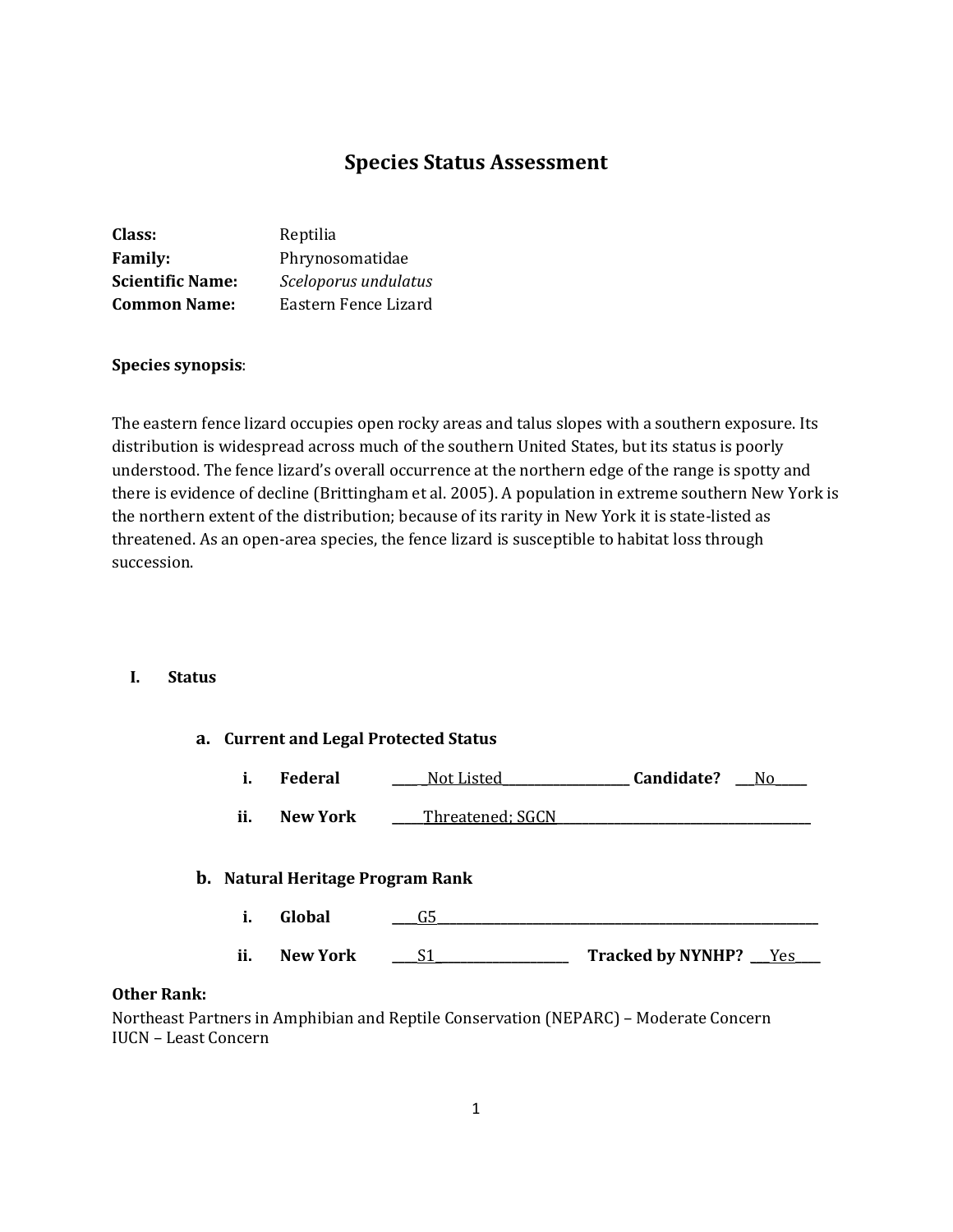#### **Status Discussion:**

The eastern fence lizard is a southern species that reaches its northern extent in a small area of extreme southeast New York. In New York it is listed as threatened because of its rarity. The Pennsylvania Heritage Program ranked the species as Vulnerable. Elsewhere in the range, fence lizards are abundant and their conservation status is secure. NEPARC (2010) lists eastern fence lizard as a Species of Moderate Concern because more than 25% of northeastern states list it as SGCN.

#### **II. Abundance and Distribution Trends**

- **a. North America**
	- **i. Abundance**

**\_\_\_\_\_ declining \_\_\_\_\_increasing \_\_X\_\_\_ stable \_\_\_\_\_unknown**

**ii. Distribution:**

| declining              | increasing    | X stable | unknown |
|------------------------|---------------|----------|---------|
| Time frame considered: | Not Specified |          |         |

#### **b. Regional**

| <i>i.</i> Abundance                                                       |               |            |         |
|---------------------------------------------------------------------------|---------------|------------|---------|
| $\underline{X}$ declining _____increasing                                 |               | ____stable | unknown |
| ii.<br>Distribution:                                                      |               |            |         |
| $X$ declining ______ increasing                                           |               | __stable   | unknown |
| <b>Regional Unit Considered:</b> ____ northern edge of range in Northeast |               |            |         |
| Time Frame Considered:                                                    | Not Specified |            |         |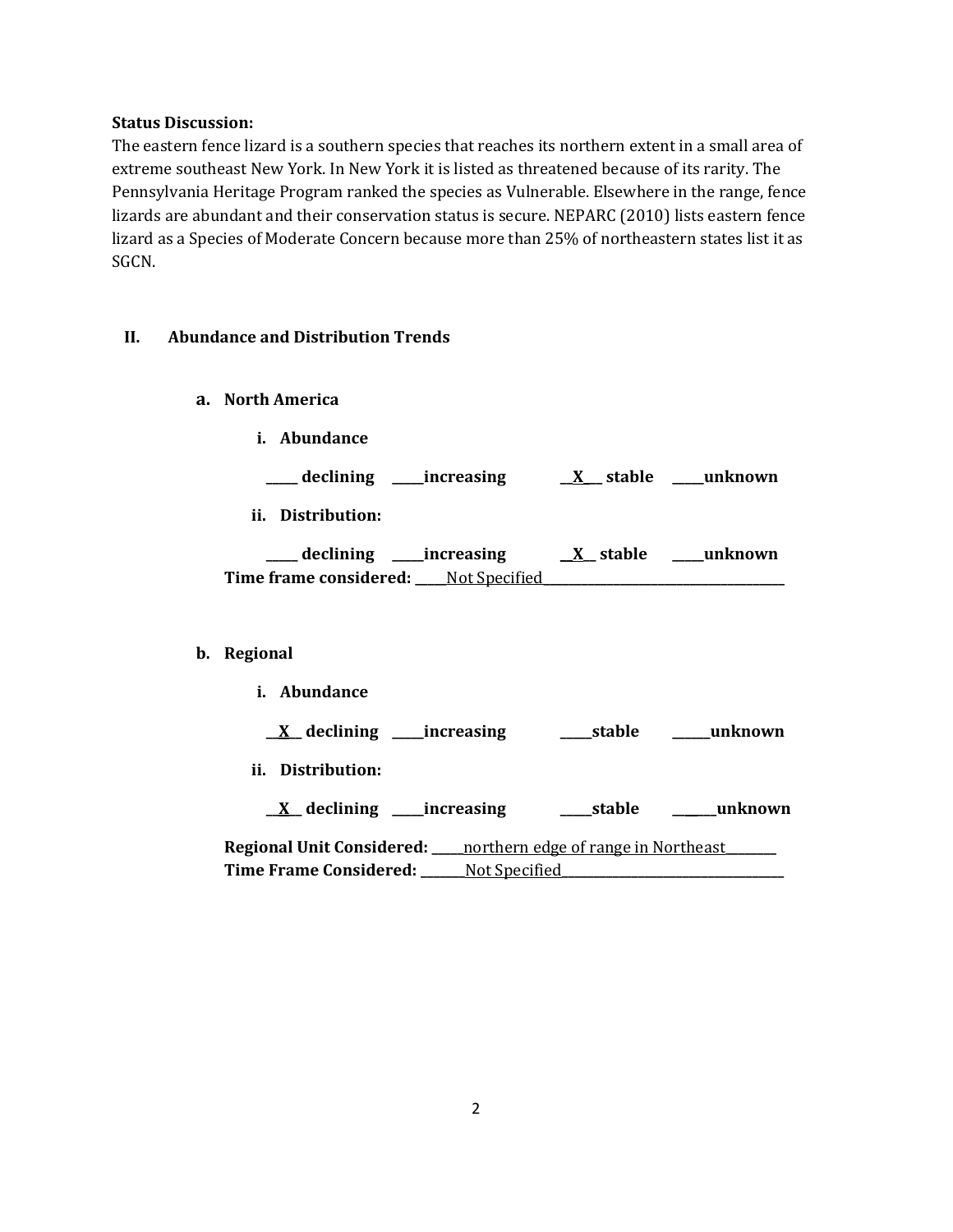**c. Adjacent States and Provinces**

| <b>CONNECTICUT</b>                                            | Not Present $X_{-}$                                                                                                                     | No data ______                                                              |
|---------------------------------------------------------------|-----------------------------------------------------------------------------------------------------------------------------------------|-----------------------------------------------------------------------------|
| <b>MASSACHUSETTS</b>                                          | Not Present $X$                                                                                                                         | No data $\_\_\_\_\_\_\_\_\_\_\_\_\$                                         |
| <b>ONTARIO</b>                                                | Not Present $X$                                                                                                                         | No data ______                                                              |
| <b>QUEBEC</b>                                                 | Not Present $X$                                                                                                                         | No data $\frac{1}{\sqrt{1-\frac{1}{2}}\cdot\frac{1}{\sqrt{1-\frac{1}{2}}}}$ |
| <b>VERMONT</b>                                                | Not Present $X$                                                                                                                         | No data ______                                                              |
|                                                               |                                                                                                                                         |                                                                             |
| <b>NEW JERSEY</b>                                             | Not Present                                                                                                                             | No data ______                                                              |
| i. Abundance                                                  |                                                                                                                                         |                                                                             |
|                                                               | $\frac{1}{\sqrt{1-x^2}}$ declining $\frac{1}{\sqrt{1-x^2}}$ increasing $\frac{1}{\sqrt{1-x^2}}$ stable $\frac{1}{\sqrt{1-x^2}}$ unknown |                                                                             |
| ii. Distribution:                                             |                                                                                                                                         |                                                                             |
|                                                               | $\frac{1}{\sqrt{1-x^2}}$ declining $\frac{1}{\sqrt{1-x^2}}$ increasing $\frac{1}{\sqrt{1-x^2}}$ stable $\frac{1}{\sqrt{1-x^2}}$ unknown |                                                                             |
| Time frame considered: Not Specified                          |                                                                                                                                         |                                                                             |
|                                                               |                                                                                                                                         |                                                                             |
| PENNSYLVANIA Not Present Not also No data Nome Not No Mexicon |                                                                                                                                         |                                                                             |
| i. Abundance                                                  |                                                                                                                                         |                                                                             |
|                                                               | <u>X</u> declining ____increasing ______stable _____ unknown                                                                            |                                                                             |
| ii. Distribution:                                             |                                                                                                                                         |                                                                             |
|                                                               |                                                                                                                                         |                                                                             |
| Time frame considered: _"evidence of decline" Not Specified   |                                                                                                                                         |                                                                             |
|                                                               |                                                                                                                                         |                                                                             |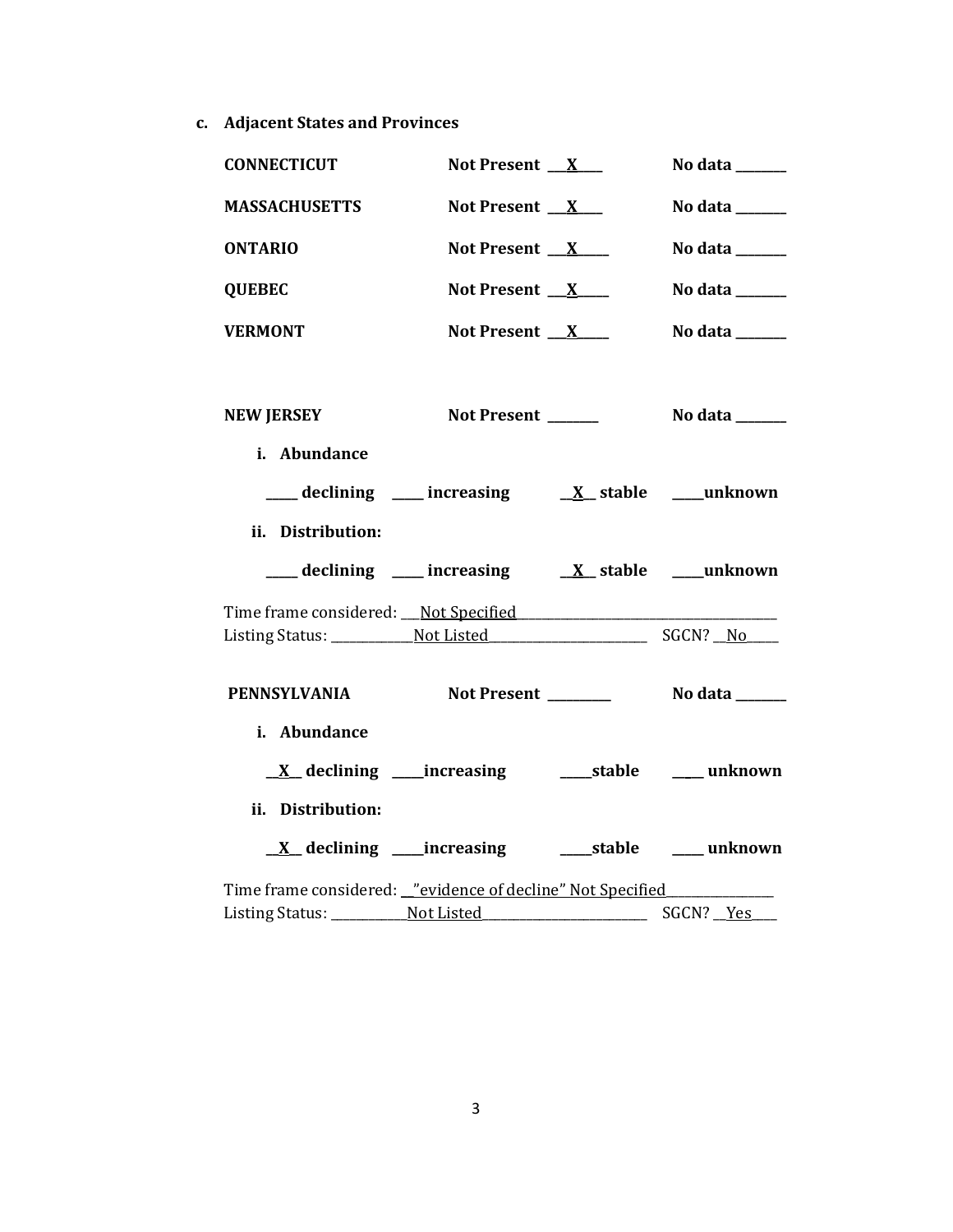| d. NEW YORK                                                                                       | No data |
|---------------------------------------------------------------------------------------------------|---------|
| i. Abundance                                                                                      |         |
| declining ____ increasing _____ stable _____ X__ unknown                                          |         |
| ii. Distribution:                                                                                 |         |
| ___ declining ___ increasing ___ stable __ X__ unknown                                            |         |
| Time frame considered: __SWAP indicates decreasing trend; Atlas has documented<br>new populations |         |

#### **Monitoring in New York.**

There are currently no monitoring efforts for fence lizards.

The NY Amphibian and Reptile Atlas (Herp Atlas) was conducted in 1990-99. The Herp Atlas database also includes historic records from prior to 1990; these records are primarily a compilation of museum records and researchers' field notes.

#### **Trends Discussion:**

The NY CWCS indicates a decreasing trend for fence lizard, but the NY Natural Heritage Program states that five extant populations appear to be stable, though there may be evidence of decline in one of them in recent years (NYNHP 2011). The NY Amphibian and Reptile Atlas identified one new area since the survey period ended in 1999, and there are a total of six survey quads where the species occurs.

Some of the records in the Herp Atlas likely represent introduced lizards, including those in eastern Westchester County (individuals may not be there anymore) and in Brooklyn (in a backyard). The Staten Island population is recognized as still extant and it is well documented that it was introduced. Natural populations exist in 5 locations in two topo quads (West Pit and Peekskill). The species has disappeared from the west side of the Hudson River (e. g., Bear Mountain, Fort Montgomery, as far as we know; J. Jaycox, personal communication).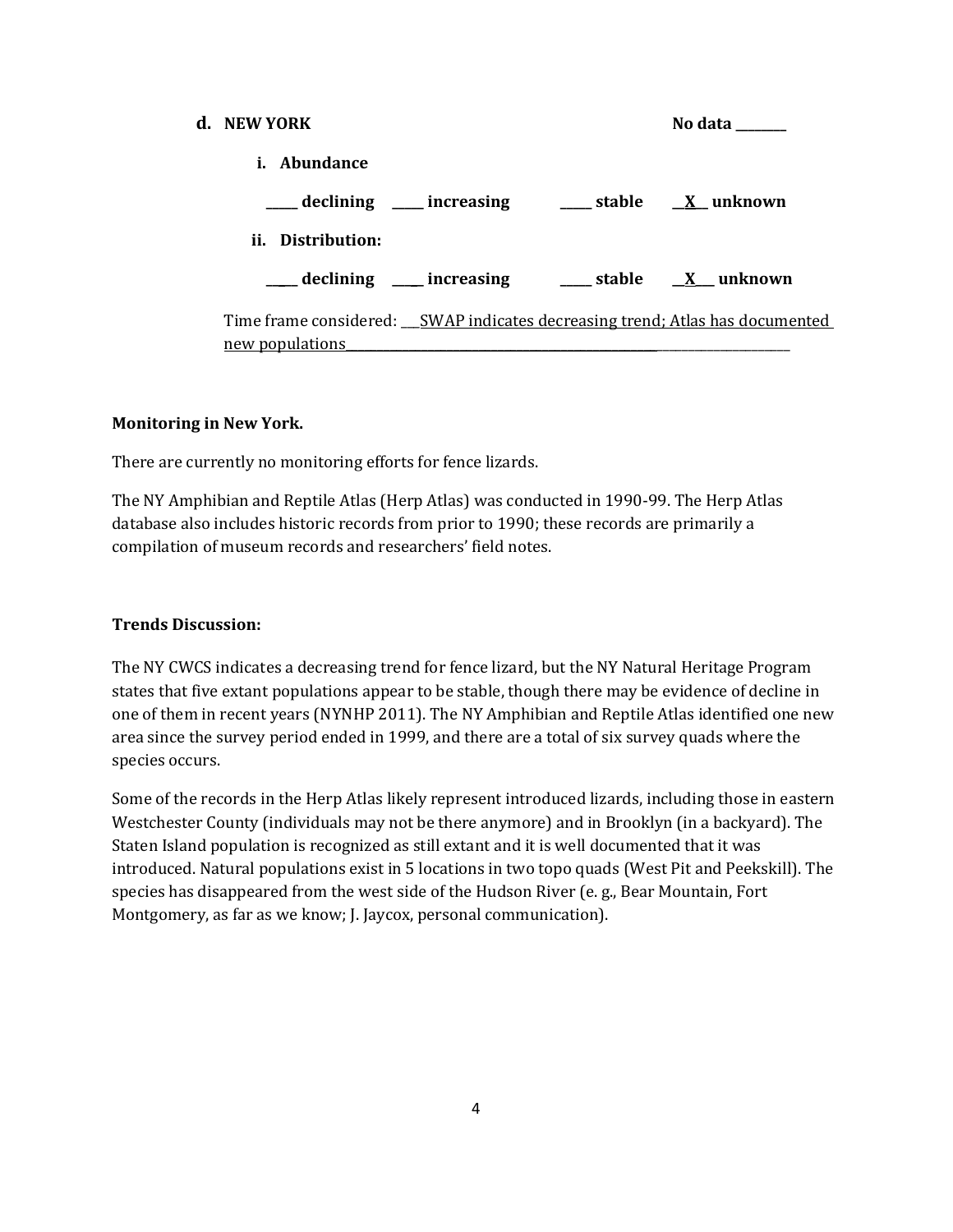

**Figure 1**: Distribution of fence lizard in North America (NatureServe 2013).



**Figure 2:** Current and historic distribution of eastern fence lizard in New York (New York Amphibian and Reptile database, NYSDEC).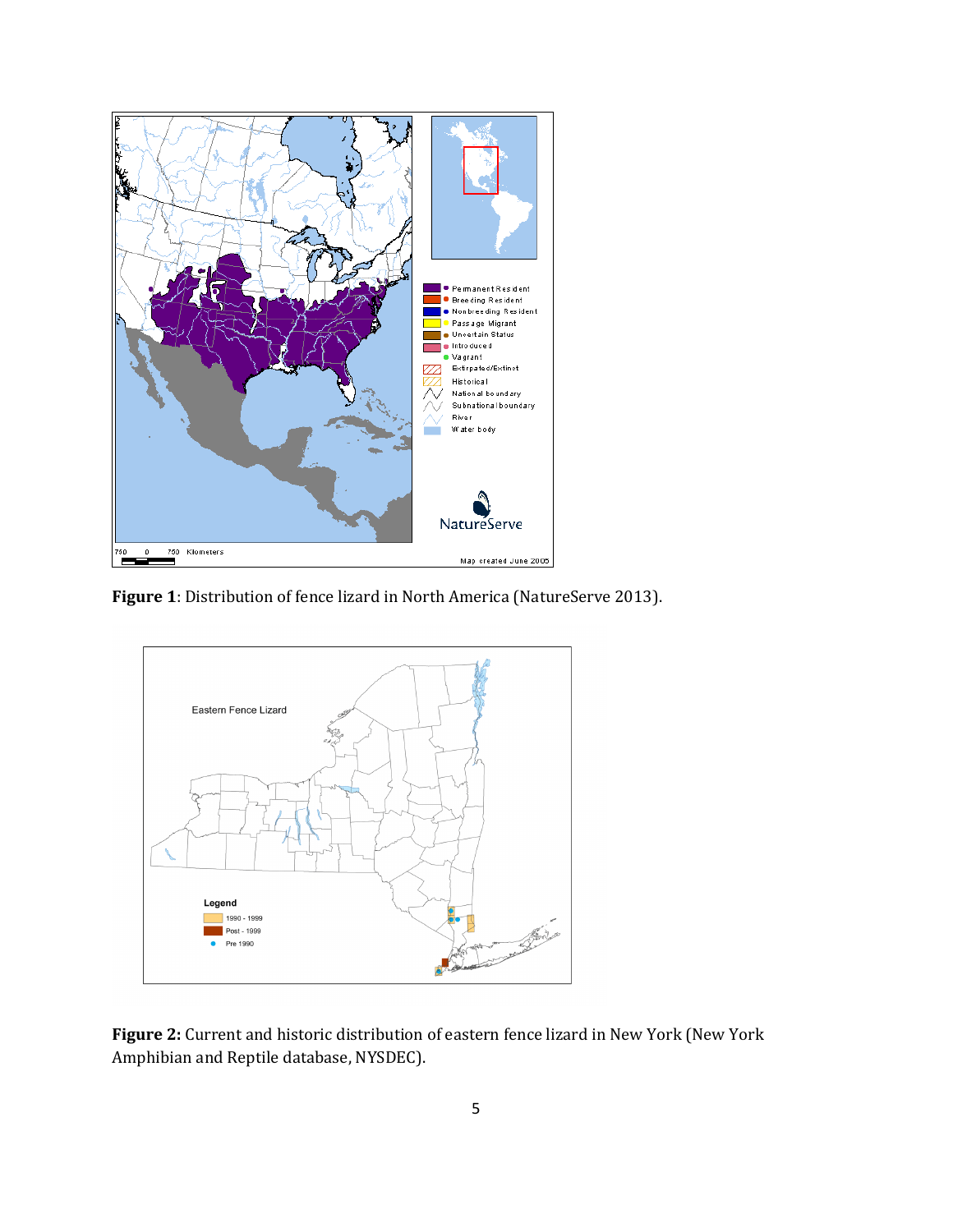

**Figure 3:** Conservation status of fence lizard in the United States (NatureServe 2012)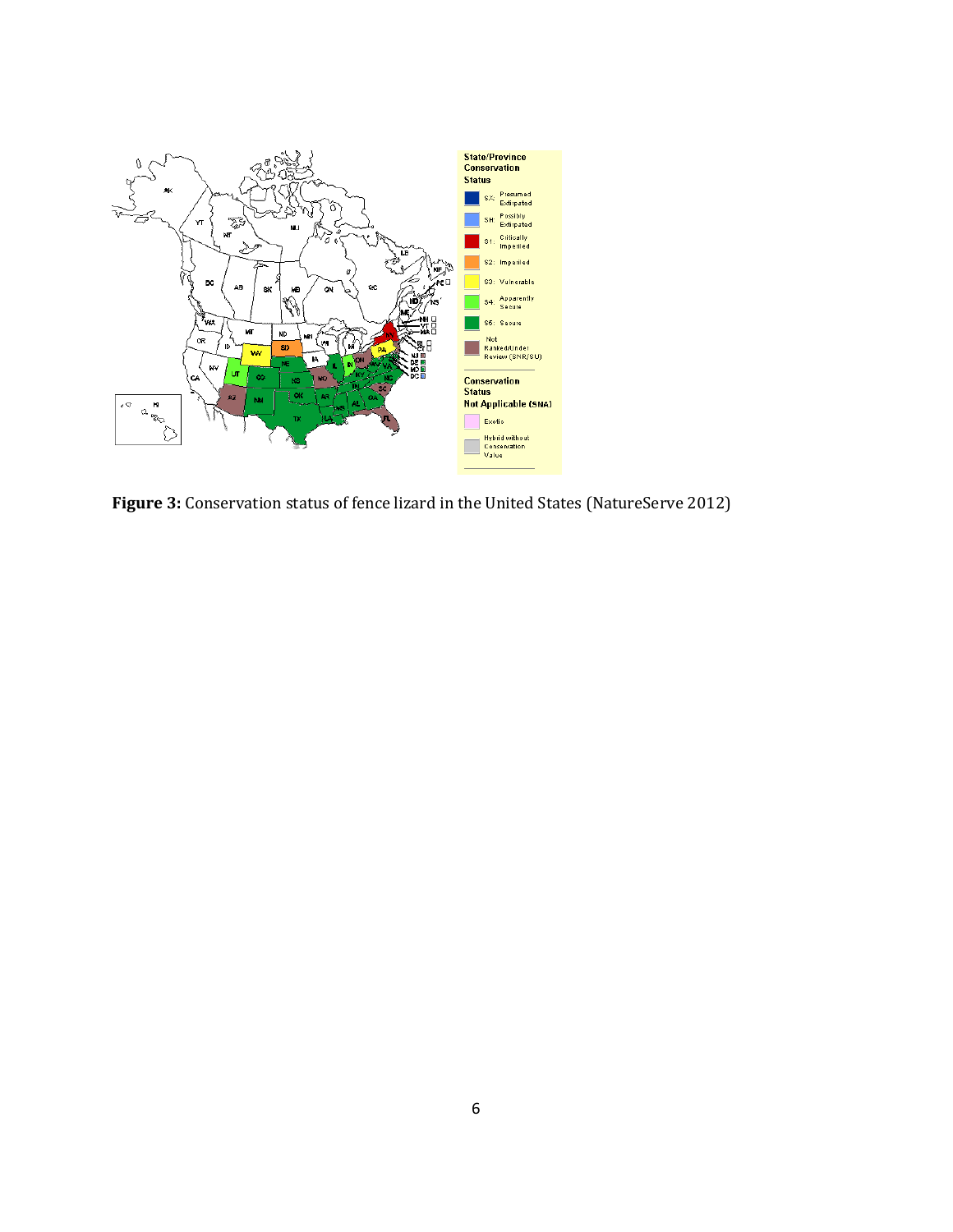#### **III. New York Rarity, if known:**

| <b>Historic</b> | # of Animals | # of Locations | % of State |
|-----------------|--------------|----------------|------------|
| prior to 1970   |              |                |            |
| prior to 1980   |              |                |            |
| prior to 1990   |              |                |            |

#### **Details of historic occurrence:**

The NY Natural Heritage Program (2011) reports 7 naturally occurring populations, 5 of which are extant. The NY Amphibian and Reptile Atlas includes historical records (pre-1990) in four survey quads, three of which were verified during surveys in 1990-99.

| <b>Current</b> | # of Animals | # of Locations | % of State |
|----------------|--------------|----------------|------------|
|                |              |                |            |

#### **Details of current occurrence:**

The fence lizard occurs in the extreme southeastern portion of the state, occurring in isolated small populations near Peekskill, Coldspring, and Fishkill, as well as on Staten Island, where the species was introduced in 1942 with the release of 29 individuals. It has never been documented on Long Island (NYSDEC 1993).

The NY Amphibian and Reptile Atlas (1990-99) documented fence lizards in a total of five survey quads, including three of the four historical locations. One additional survey quad was added after 1999, at Clay Pit Ponds State Park on Staten Island.

#### **New York's Contribution to Species North American Range:**

| % of NA Range in New York | <b>Classification of New York Range</b> |
|---------------------------|-----------------------------------------|
| $\frac{100}{2}$ (endemic) | Core                                    |
| $-76-99$                  | $X$ Peripheral                          |
| $-51-75$                  | ___ Disjunct                            |
| 26-50                     | Distance to core population:            |
| $1 - 25$                  |                                         |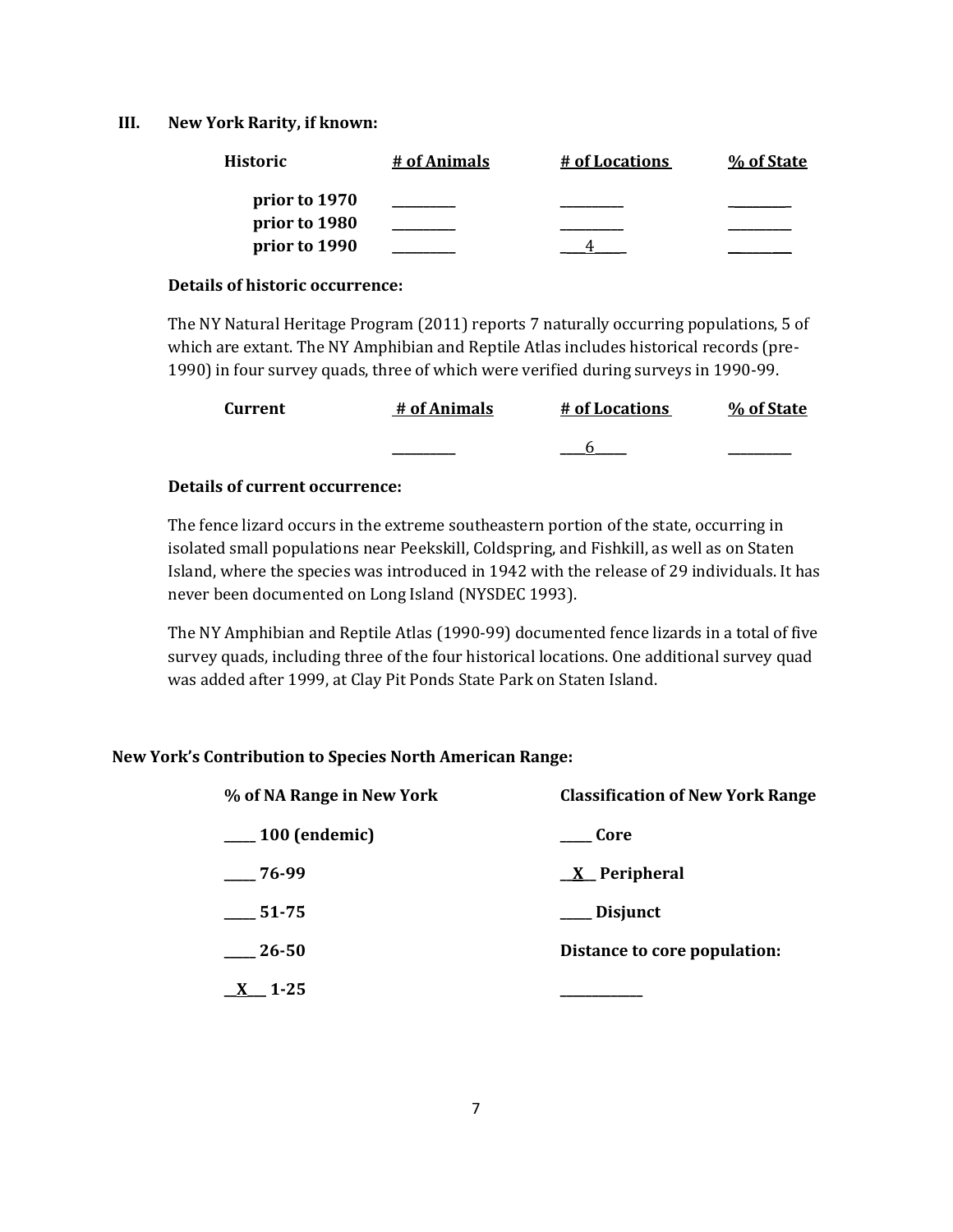# **IV. Primary Habitat or Community Type:**

- 1. Rocky Outcrop
- 2. Cliff and Talus
- 3. Oak-Pine Forest
- 4. Oak Forest
- 5. Pine Barrens

### **Habitat or Community Type Trend in New York:**

| <b>Declining</b>                | $X$ Stable | <b>Increasing</b> | Unknown |
|---------------------------------|------------|-------------------|---------|
| Time frame of decline/increase: |            |                   |         |
| <b>Habitat Specialist?</b>      |            | X Yes             | No.     |
| <b>Indicator Species?</b>       |            | <b>Yes</b>        | No.     |

### **Habitat Discussion:**

From Gibbs et al. (2007): Fence lizards occur in dry open woodlands with lots of sunlight, and are more abundant on south-facing hillsides. The availability of cover objects such as fallen logs, leaf litter, rocks, stumps, and brush piles is an important component of suitable habitat. Across the range, pine-dominated forests are most commonly used.

In Westchester and Putnam counties in New York, fence lizard populations are found in open areas of oak-hickory-ash forest with blueberry, laurel, scrub oak and pine with open rock faces or talus. Hibernation occurs in crevices under or between rocks, in rotting logs or stumps, or within burrows (NYSDEC 1993). The introduced population on Staten Island occupies sandy openings and pine woods within post oak-blackjack oak barren communities (NYNHP 2011).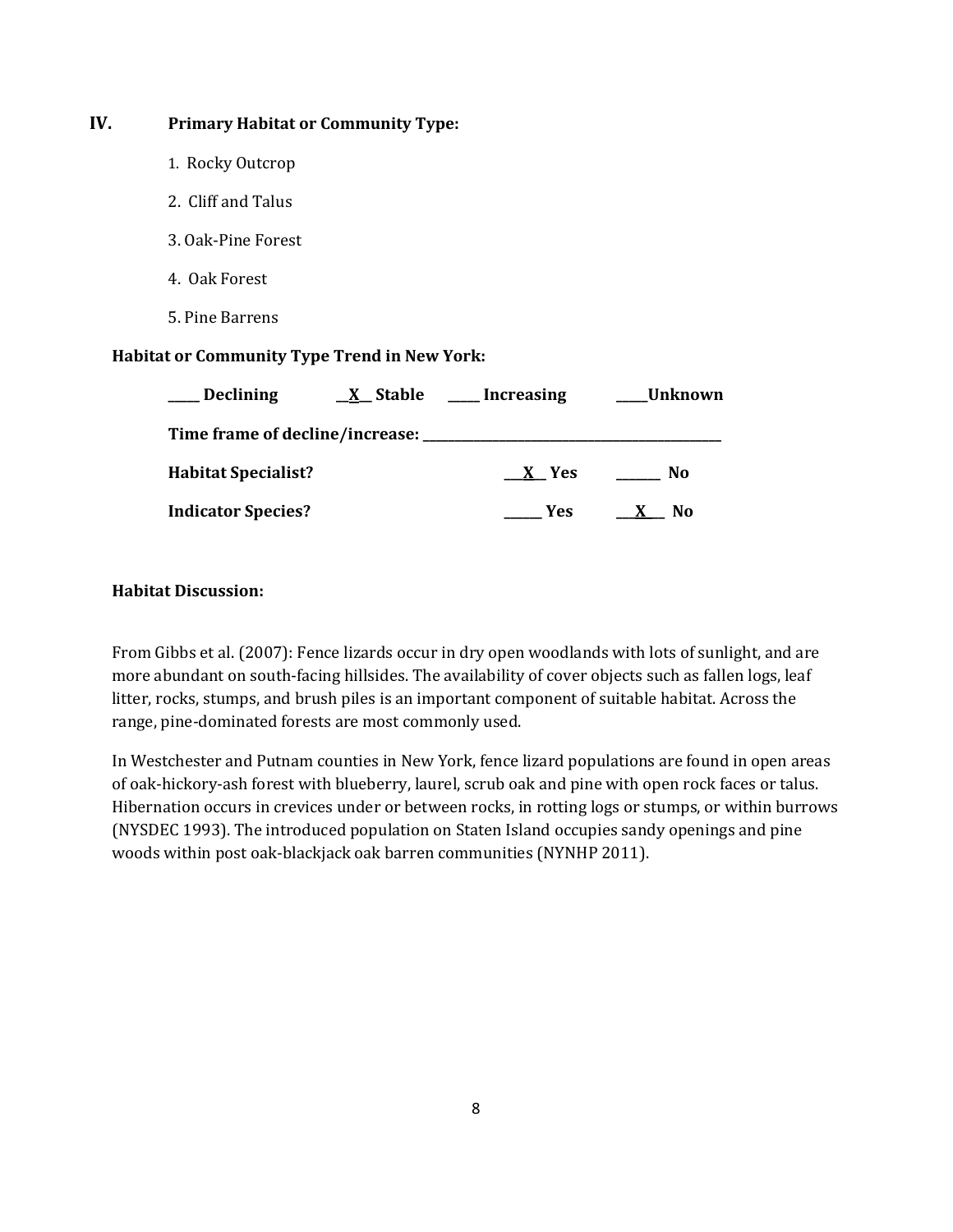- **V. New York Species Demographics and Life History**
	- **\_\_\_X\_\_ Breeder in New York**
		- **\_\_X\_\_ Summer Resident**
		- **\_\_X\_\_ Winter Resident**
		- **\_\_\_\_\_ Anadromous**

**\_\_\_\_\_ Non-breeder in New York**

- **\_\_\_\_\_ Summer Resident**
- **\_\_\_\_\_ Winter Resident**
- **\_\_\_\_\_ Catadromous**
- **\_\_\_\_\_ Migratory only**
- **\_\_\_\_\_Unknown**

#### **Species Demographics and Life History Discussion:**

From Gibbs et al. (2007): Eastern fence lizards breed during several weeks shortly after emergence from hibernation, which occurs in late March. Males have larger territories than females, and several females may have home ranges within the territory of a male. A couple months after mating occurs, females lay 4 to 17 eggs in a small cavity that they excavate in rotting logs or moist soil. The eggs hatch in 10 to 12 weeks during August or early September. Sexual maturity is attained after the second hibernation and the life span is four years or more (NYSDEC 1993).

Fence lizards are active only during the day. Individuals return to hibernation in early November.

#### **VI. Threats:**

Known threats include loss of natural areas to agriculture and to the development of urban areas, as well as fragmentation from roads. Because this species requires open areas, natural succession can reduce the amount of available habitat. The removal of cover objects including shoreline debris and loose rocks makes habitat unsuitable. This species is collected for the pet trade and is a common prey item for human commensal predators including raccoons and feral cats. Lizards are susceptible to contaminants (NYSDEC 2005) and may serve as a bioindicator because of they are insectivores (Campbell and Campbell 2000).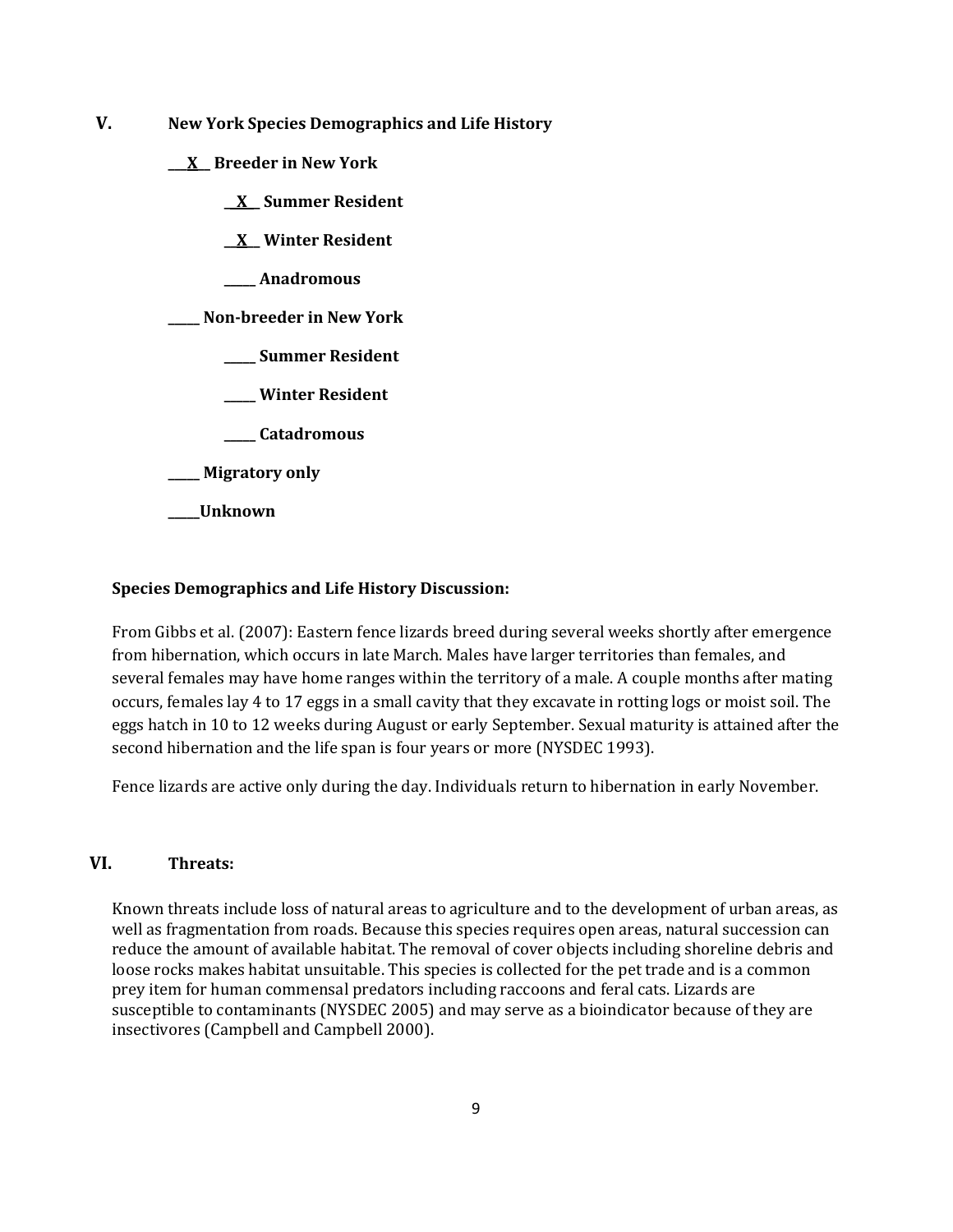A few populations occur within New York park system and thus may be subjected to disturbance from hikers, despite protection from development. Fence lizards are subject to some degree of illegal collecting (NYNHP 2011).

Fence lizard was classified as "presumably stable" in regard to predicted climate change in an assessment of vulnerability conducted by the New York Natural Heritage Program (Schlesinger et al. 2011).

# **Are there regulatory mechanisms that protect the species or its habitat in New York?**

**\_\_\_\_\_\_\_ No \_\_\_\_\_ Unknown \_\_X\_\_\_ Yes** 

The fence lizard is listed as a threatened species in New York and is protected by Environmental Conservation Law (ECL) section 11-0535 and the New York Code of Rules and Regulations (6 NYCRR Part 182). A permit is required for any proposed project that may result in a take of a species listed as Threatened or Endangered, including, but not limited to, actions that may kill or harm individual animals or result in the adverse modification, degradation or destruction of habitat occupied by the listed species.

In 2006, the State of New York adopted legislation (ECL section 11-0107 sub 2) that gave all native frogs, turtles, snakes, lizards and salamanders legal protection as game species, with very few open to harvest. The legislation also outlaws the sale of any native species of herpetofauna regardless of its origin.

# **Describe knowledge of management/conservation actions that are needed for recovery/conservation, or to eliminate, minimize, or compensate for the identified threats:**

The Comprehensive Wildlife Conservation Strategy (NYSDEC 2005) includes recommendations for the following actions for lizards, including fence lizard. Conservation actions following IUCN taxonomy are categorized in the table.

# **Easement acquisition:**

Secure habitats critical to species survival by acquisition of conservation easements, or by other land protection mechanisms.

# **Habitat management:**

Manage vegetative succession or other factors which are determined to be detrimental to habitat suitability in areas occupied by New York's resident lizard species.

# **Habitat research:**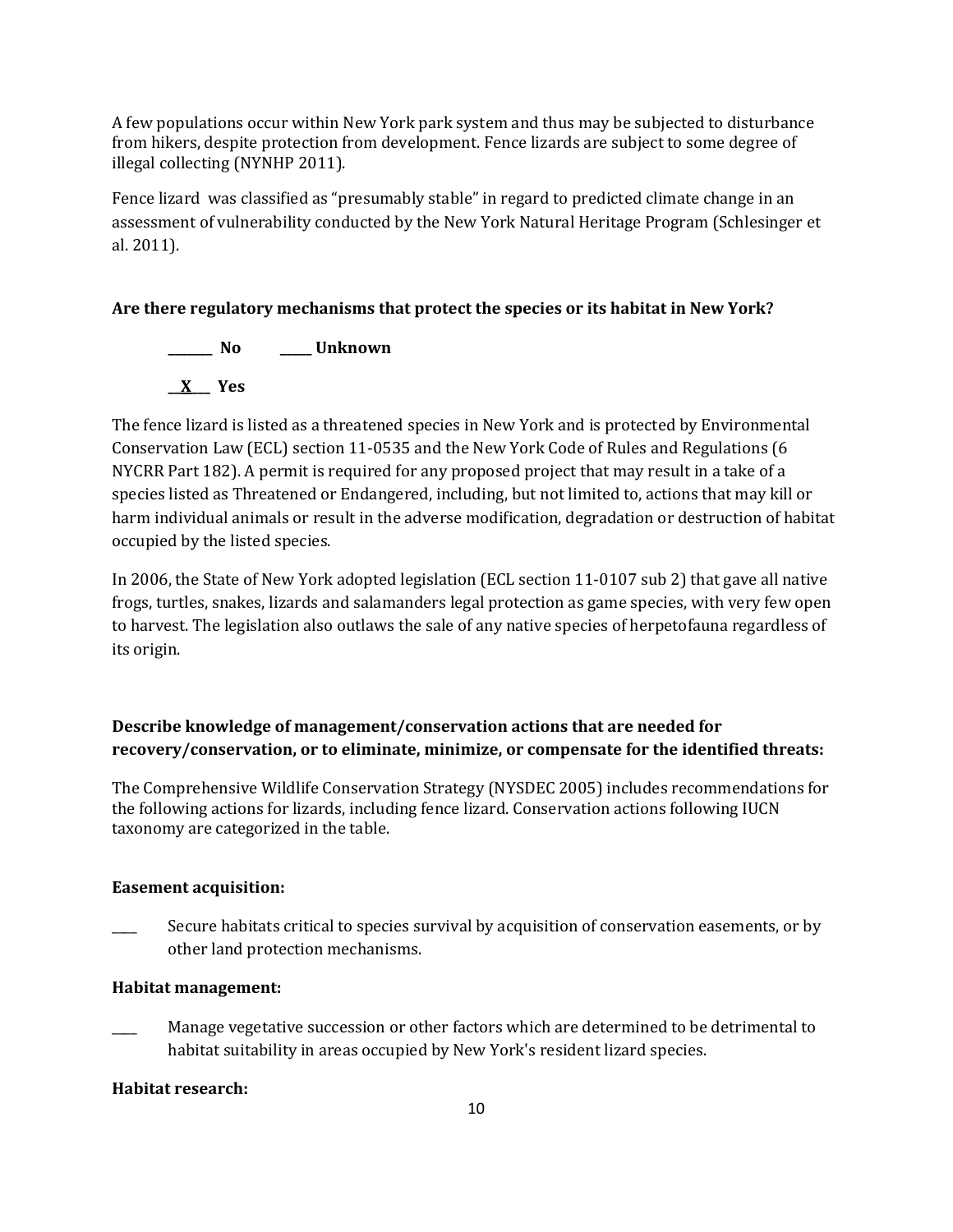Develop standardized habitat survey protocols, and implement survey protocols at all known and potentially suitable sites, to document the character, quality and extent of occupied habitat.

#### **Life history research:**

Document life history parameters specific to New York populations of the species, including age and sex ratios, longevity, age at sexual maturity, survivorship of young, predator-prey relationships, and habitat requirements.

### **Modify regulation:**

Adopt into New York's Environmental Conservation Law provisions which designate fence lizard, coal skink and common five-lined skink as protected small game species.

### **Other action:**

- Enhance law enforcement to limit specimen collection.
- Enhance regulation and law enforcement to limit specimen collection.

### **Population monitoring:**

\_\_\_\_ Conduct periodic re-survey of known sites of species occurrence, in order to detect population trends.

#### **Statewide baseline survey:**

Develop population survey protocols and implement protocols at known and potentially suitable sites to determine the extent of occupied habitat in New York.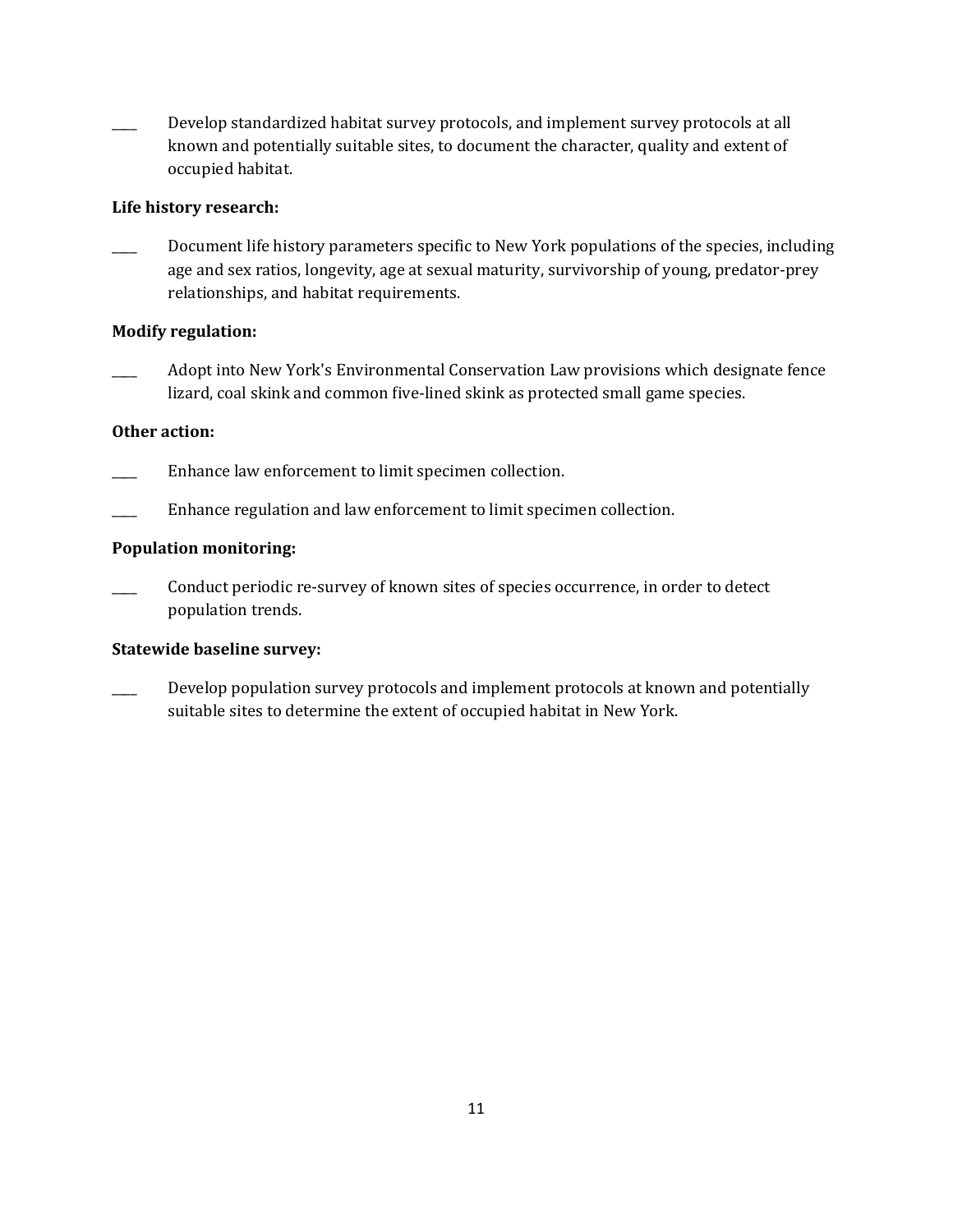| <b>Conservation Actions</b>      |                                      |  |  |
|----------------------------------|--------------------------------------|--|--|
| <b>Action Category</b><br>Action |                                      |  |  |
| Land/Water Protection            | Site/Area Protection                 |  |  |
| Land/Water Protection            | Resource/Habitat Protection          |  |  |
| Land/Water Management            | Site/Area Management                 |  |  |
| Land/Water Management            | Invasive/Problematic Species Control |  |  |
| Law/Policy                       | Legislation                          |  |  |
| Law/Policy                       | Compliance & Enforcement             |  |  |

### **VII. References**

Brittingham, M., R. Criswell, T. Marget, J. Rawlins, J. Stauffer, R. Steele, editors. 2005. Pennsylvania Comprehensive Wildlife Conservation Strategy. The Pennsylvania Game Commission and Pennsylvania Fish and Boat Commission.

http://www.pgc.state.pa.us/portal/server.pt/community/pgc/9106.

Campbell, K. R. and T. S. Campbell. 2000. Lizard contaminant data for ecological risk assessment. Reviews of Environmental Contamination and Toxicology 165:39-116.

Gibbs, J. P., A. R. Breisch, P. K. Ducey, G. Johnson, J. L. Behler, and R. C. Bothner. 2007. The amphibians and reptiles of New York State. Oxford University Press, New York. xv + 422 pp.

NatureServe. 2013. NatureServe Explorer: An online encyclopedia of life [web application]. Version 7.1. NatureServe, Arlington, Virginia. Available http://www.natureserve.org/explorer. (Accessed: February 27, 2013).

NEPARC. 2010. Northeast Amphibian and Reptile Species of Regional Responsibility and Conservation Concern. Northeast Partners in Amphibian and Reptile Conservation (NEPARC). Publication 2010-1.

New York Natural Heritage Program. 2011. Online Conservation Guide for *Sceloporus undulatus*. Available from: http://www.acris.nynhp.org/guide.php?id=7517. Accessed February 27th, 2013.